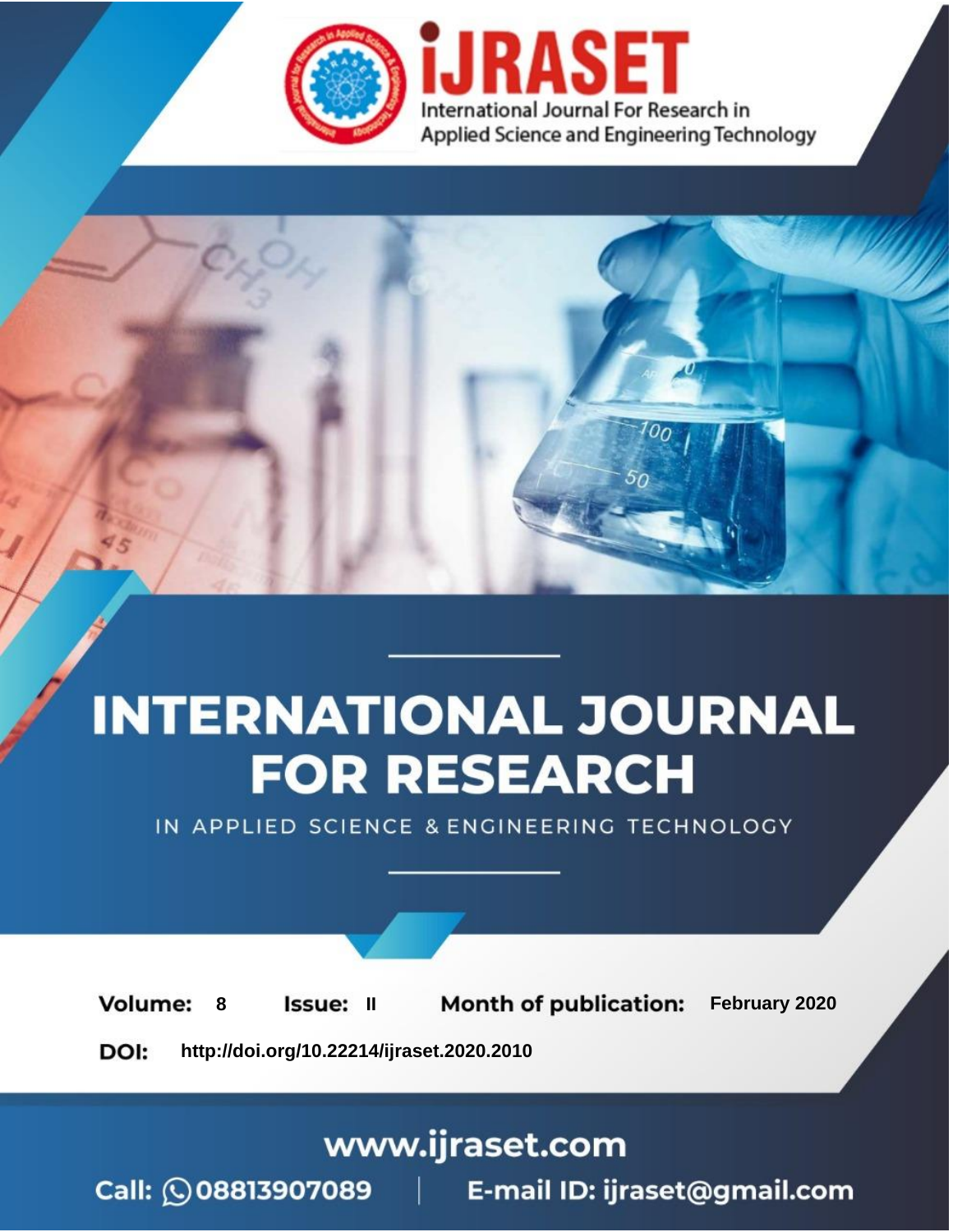# **A Comparative Study of Community Detection Methods in Social Network Analysis**

Ms. Prajakta Vispute $^{\rm l}$ , Dr. Shirish Sane $^{\rm 2}$ 

*<sup>1</sup>PhD Scholar, <sup>2</sup>Head, Computer Department, K.K. Wagh Institute of Engineering Education & Research, Nashik, Savitribai Phule Pune University (formerly, University of Pune), Pune*

*Abstract: With the immense use of mobile devices and online services in the world, the online social interaction in social networks is getting high attention. A billion of users are attracted towards social networking sites and generates a massive social networking data. That provides both opportunities and challenges for analyzing the user's behavior. The users of social networks are structured in the form of community. Community means a group of nodes (users of social network) who posses dense inter-cluster relations than intra-cluster relations in the network. Community detection and analysis is needed to understand the social network structure. Community identification unveils properties shared by nodes like common work area, common interest, sports etc. Also, the community detection could be useful in several applications like viral marketing, recommendation system, group search and tracking. This paper deals with the introduction of variety of social networks types, community structure and its type along with comparison between few prominent community detection algorithms. Paper provides insight into applications of community detection in social network analysis, with further research directions. Keywords: Community detection, Graph mining, Networks, Social Network Analysis (SNA).*

#### **I. INTRODUCTION**

In the field of computer science, Information plays an important role. This information is used at local level or at global level. Network is a medium to transfer information from one to another. Network representation varies in different domains like Collaboration network, biological network, social network etc. Information is represented using different data structures like set, sequence of data. In addition to these basic data structures, trees, lattice, graphs, networks and other complex data structures could be used. The global increase in social media usage opens new opportunities and challenges to the researchers. According to Digital 2019 reports, there are 3.499 billion active social media users who are about 55% of the total population. According to the survey most popular social networks based on share of minutes are Twitter, Facebook, Instagram and Snapchat. Social media generates tremendous amount of useful data which could be analyzed for future enhancements in the field of SNA.

Social network consist of a set of members (individuals, group of people, organizations etc.) and the communication between the members. Graph is the most powerful structure to represent social network. In a graph, nodes represent individuals (or group of people of organizations etc) and link represents interaction between them. With the change in social interactions, there could be a huge number of actors in the network which leads to increased availability of large-scale, real-world data. Social network analysis is the study of relations between individuals and the analysis of social structure, social positions, role analysis and many more. Use of social networks penetrated in various fields like email communication network, cell phone network, messenger network etc. In addition to these networks some complex networks like co-author and citation network of researcher, co-worker network, and spread of computer virus network are also analyzed. Social network is characterized by variety of parameters. The first parameter is degree. The number of edges incident to node is nodes degree, could be used to find the role of a node, its position and its importance. The distances between two nodes are measured by the shortest path length known as Geodesic. It could be used to find the structure in social network like k-clique, k-clan, k-club etc. Network diameter defines the maximum distance between two nodes. Over the period of time, the graph representation of social network evolves with addition and deletion of nodes.

Social network analysis consists of variety of tasks [1] like Centrality analysis, where the most important actor, and its social influence in the network are identified. Community detection detects and analyzes communities (a group of actors having particular characteristics in common) for further applications. Role analysis aims to identify the functionality of a node in network interaction. Network modeling tries to simulate network interaction. Information diffusion studies the flow of information in the network. Network classification task works on classification of network depending on the interaction of nodes. Outlier detection helps to find the actors and interactions not belonging to any community and has different behavior. Link prediction helps to find future interactions in the social network.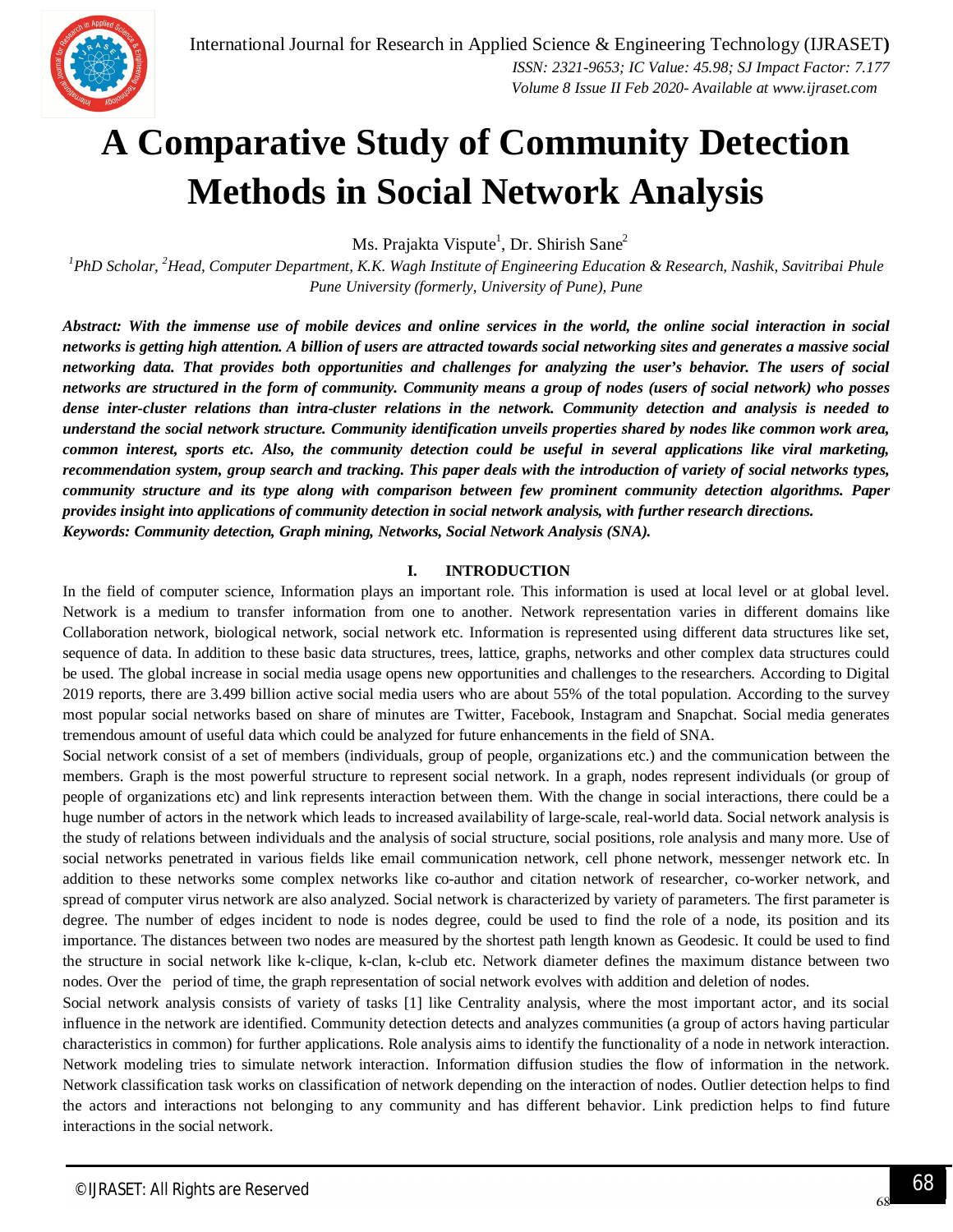

 *ISSN: 2321-9653; IC Value: 45.98; SJ Impact Factor: 7.177 Volume 8 Issue II Feb 2020- Available at www.ijraset.com*

#### **II. DIFFERENT TYPES OF NETWORKS**

In Social network analysis, networks are represented depending upon the interaction and behavior of nodes. Following are the types of networks to be used in social networks.

- *1) Directed Networks:* It is a type of network with directed edges between the nodes. A directed arrow  $e_k$  between vertex V<sub>i</sub> and  $V_j$  shows the communication from  $V_i$  to  $V_j$  node and not vice a verse. Directed graphs provide ordered pair of vertices  $(V_i, V_j)$ . In directed graphs, depending upon the direction of the edge in-degree and out-degree of a node is calculated.
- *2) Undirected Networks:* When no direction was assigned to the edge between the nodes in a graph, it is known as undirected network. An edge <sub>ek</sub> between vertex  $y_i$  and  $y_j$  could be considered going from  $y_i$  to  $y_j$  or  $y_j$  to  $y_j$ . Applications where status of interacting node is more important than the direction of flow, undirected graphs are used. Normally in social network analysis an undirected graph is used.
- *3) Weighted Networks:* In weighted graphs, nodes and attributes characterized by significance described by particular value. The weight of node and edge implies different parameters required to provide additional information. For example weight of node described by its degree, number of interactions between the two nodes gives edge weight. Edge weight parameter can either define statically or derived based on other parameters. These graphs could be directed or undirected.
- *4) Heterogeneous Networks:* In social network, a different type of relations between nodes exists. Every relation could be treated as relation network. A social network with different types of relations is known as heterogeneous or multi-relational social networks. To understand these types of networks consider an employee community, consist of many relationships, some students work at same place, some share same area of work, some have same interest in sports etc. This could be represented by large graph, where nodes represent employee and edges evaluates their relationship strength.
- *5) Signed Networks:* In some applications, similarity (proximity) and dissimilarity (distances) of links helps to analyze social networks especially when studying interactions in social media. The signed network uses positive and negative notations to represent the similarity and dissimilarity of the links respectively. These networks may be directed or undirected.
- *6) Probabilistic Networks:* Uncertainty introduced in the network due to several conditions. Probabilistic graphs captures uncertainty. In these graphs, every edge associated with its probability of existence. These networks could be directed or undirected.

One of the most effective ways to represent networks in social media is "Graphs". A graph consists of vertices and edges. Vertices represent an individual (could be a person, group or an organization) where as edge represents communication between the vertices. Edges could be directed, weighted, undirected or unweighted depending upon the application. The graph could also be represented using adjacency matrix. In matrix representation, number of vertices indicates rows and communication between the vertices in terms of weight represented as column. For vertex i and j,  $w_{ii}$  represents weight (no. of communication) between them. In matrix,  $w_{ii}$  $= 0$  when i and j are not connected whereas  $w_{ii} > 0$ , when connected.

#### **III. COMMUNITY AND ITS TYPES**

One promising approach for network analysis in terms of graphs is to analyze communities. Community analysis is one of the key areas in the social network analysis. Community is a group of nodes in graphs. The objective of community is to divide the dataset into groups (clusters) such that node in the same cluster are highly connected than outside of the cluster.

#### *A. Static Community*

The clustering of users by fixed or unchanged behavior in a social network over a large time span represents the static community structure. But, such clustering based on single time view of network does not depict the appropriate structure of social network. The static approach is unable to cover all the necessary characteristics of a network. Social network over time misreport the existing and changing community structure. So, there is a necessity to find a way to capture the dynamism in a network such that interpretable communities could be discovered.

#### *B. Dynamic Community*

Over the period of time interactions between the nodes changes which ultimately reflect change in community structure. With the change in data the community structure changes. Dynamic communities in a social network deals with interactions change over time. Dynamic network captures the ongoing change of interactions and node positions in the network and updates the communities accordingly. This is one of the most significant research topics in today's world.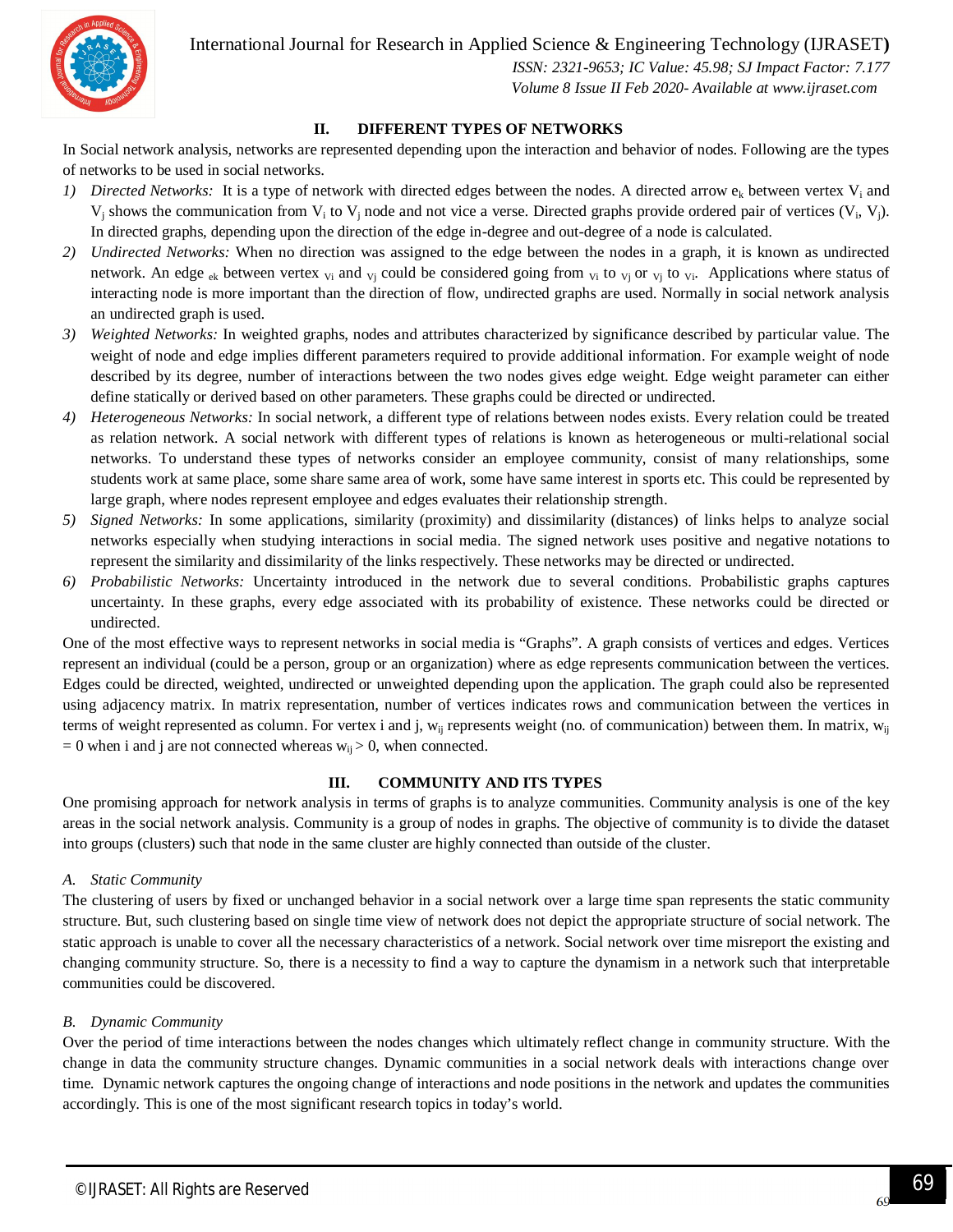

## International Journal for Research in Applied Science & Engineering Technology (IJRASET**)**  *ISSN: 2321-9653; IC Value: 45.98; SJ Impact Factor: 7.177 Volume 8 Issue II Feb 2020- Available at www.ijraset.com*

#### *C. Overlapping Community*

Many social networks exhibit an organization into communities that more densely interconnected than between each other. The social networks such as LinkedIn, Twitter, Instagram, and Facebook divide into groups of friends/colleagues/business partners. Naturally, these networks form so many related communities without knowing to user. Analyzing the nature and number of communities reveals the structure and organization of work. In real world, the people characterized by multiple community membership i.e. a student belong to different social groups like family, classmates and friends. Hence, it is more practicable to identify overlapping communities than non-overlapping ones.

#### *D. Non-overlapping Community*

Non overlapping communities are nothing but the partitions of the nodes in disjoint clusters. In a non-overlapping community no one user of a community belongs to any other community in a network. In some applications it is very important to focus on one of the attribute and analyze the social network. In such Non-overlapping communities are also known by disjoint communities.

#### *E. Different Ways to Detect and Analyze Communities*

- *1) Find Common Communities:* Depending upon the number of interactions between the nodes and way they communicate there are some common communities. The nodes interact more frequently within a group as compared to other nodes in the network. The nature and communication in common community doesn't change very frequently. Common communities form a base in many community detection methods. It is important to discover such communities, because it is helpful to simplify other related issues in a social network analysis.
- *2) Using Correlation:* Modularity based community detection methods are getting high attention now a day, but it has a problem of resolution limit. To solve this problem, use of correlation analysis is a natural and effective way for community detection in graphs [6]. For this, methods based on modularity in connection with correlation analysis used. By using correlation analysis resolution limit problem solved. Also, to measure the performance of different correlation measures an upper bound analysis performed. In correlation analysis, to measure correlation there are four types: Simplified  $_2$ 2, Leverage, Probability Ratio and Likelihood Ratio.
- *3) Parallel Community Detection:* One of the effective methods to find communities in social network analysis in case of large data is parallel community detection. It achieves high quality, scalable and parallel community detection [7] in large real graphs. To reduce computational cost in larger and larger graphs some level of parallelism is required.
- *4) Cross Community Detection:* A wide range of applications needs to know the effects of community on the behavior of individuals, not only the communities itself but also other communities. To increase the quality as well as accuracy of community analysis, cross community analysis has potential [9]. The methodology for cross community detection involves community detection and tracking, topic detection, community life-cycle measures and community topic evolution measures [8].
- *5) Formal Concept Analysis (FCA):* FCA is a classic technique for analysis of data. It defines the formal concept to constitute the relationship between objects and attributes in a domain. For community detection in social networks, FCA based algorithm [16] used. FCA derives concept hierarchy from collection of objects and their properties. In social network analysis FCA helps to find communities based on nodes and relations between them.
- *6) Using Edge Contents:* Communities in a social network define the graph structure. Many community detection algorithms use links between the nodes for detecting dense regions in a graph. Edge content leverage the flexibility and effectiveness of community detection process [11]. The representation of edges in social network is in the form of user tags, comments, shared videos and images. Edge content provides nature of the interactions between the members of community. In this way, edge content better helps to get richer insights for detecting the communities more effectively.
- *7) Dense Sub-graph Detection:* One of the very useful and effective methods for detecting communities is to find dense-subgraph in the network. In this type of method the number of clusters is not specified at the initial stage. Depending upon the interactions between the nodes, dense subgraph defined. As nodes interact more frequently within the group of nodes community detection using dense subgraph is easier and effective way.
- *8) Dynamic Communities:* Community structure that changes with respect to time and changed data is known as dynamic community. In the evolving world, it is very important to update the identified communities to increase its usefulness. There are many algorithms to find dynamic communities. One of the various methods used to deal with dynamic community detection is-Incremental graph mining: In incremental graph mining algorithm [17] graph constructed with original data and communities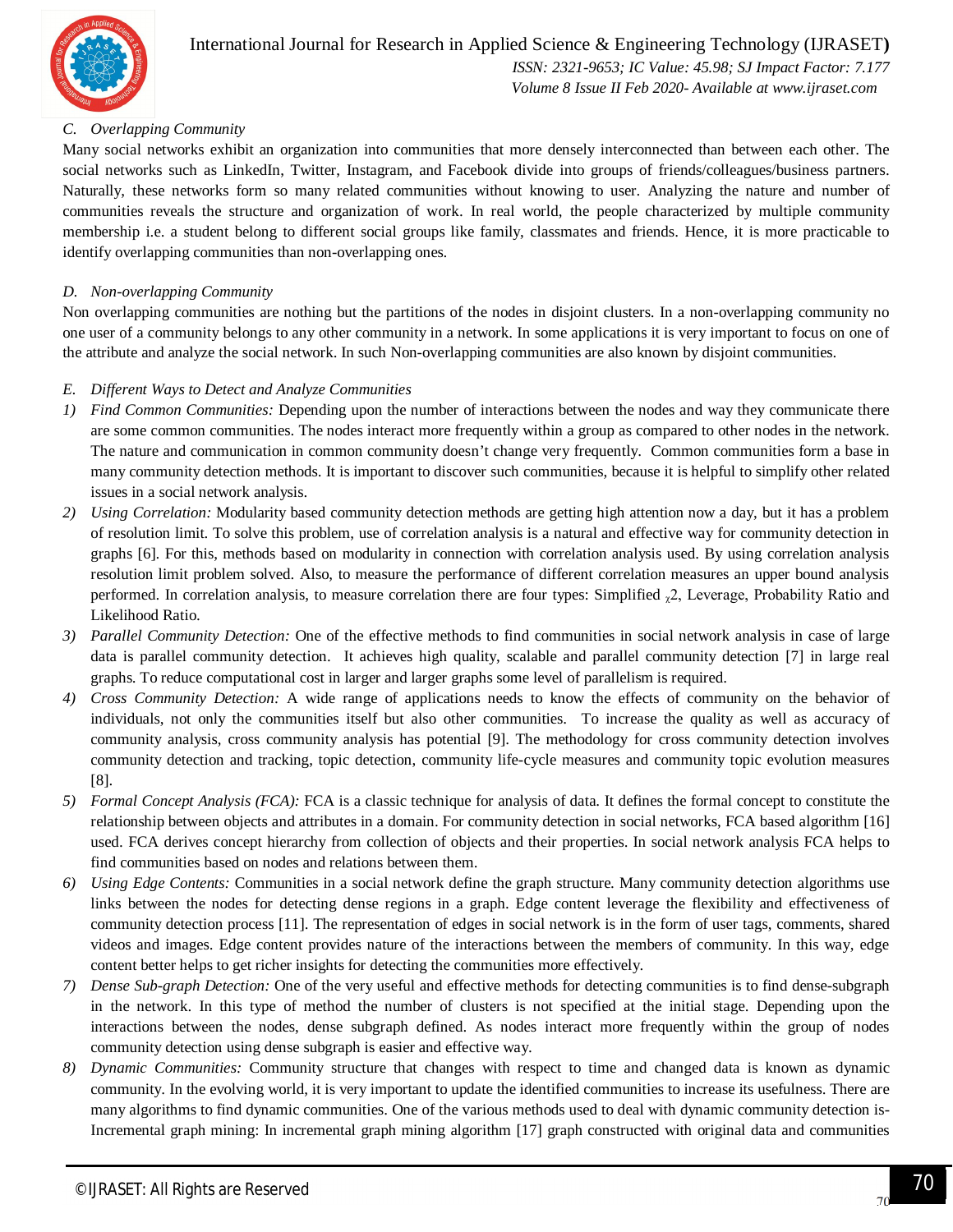

 *ISSN: 2321-9653; IC Value: 45.98; SJ Impact Factor: 7.177 Volume 8 Issue II Feb 2020- Available at www.ijraset.com*

discovered in first stage. New data processed and updated in the graph without reconstruction of original graph. To reduce the community computational cost this is one of the very useful method.

- *9) Link and node Features:* Many effective community detection algorithms have been proposed. But they use either link or node features for community detection. But combination of link and node features is also useful alternative. A joint probabilistic model used to discover communities which combine node attributes and topological structure [14].
- *10) Using Genetic Algorithms:* Traditionally, for community detection and optimization only single objective function used. Such objective function contains a group of nodes having better inter-connectivity than intra-connectivity. Genetic Algorithm (GA) is a useful optimization technique for community detection as a single-objective and multi-objective problem [18].
- *11) Transitivity Based Community Detection:* In transitivity based community analysis and detection [15], the degree of community structure independent of the size and number of clusters inside the network calculated. Transitivity based community detection gives robust performance and performs better than the modularity based community detection.

#### **IV. EVALUATING COMMUNITY QUALITY**

Community detection is the process of finding strong social groups depending upon social network properties. Evaluation of the extracted communities performed using different parameters. Some of the commonly used performance parameters are explained in this section.

- *1) Internal Density [19]:* In a community, ratio of edges and total number of edges defines internal density of a community.
- *2) Conductance [19]:* The ratio of the external degree and the total degree of Community is known as Conductance. It denoted by Cc

$$
C_c = \frac{k_c^{ext}}{k_c}
$$

*3) Cut, Cut Ratio and Normalized Cut (n-cut):* A graph partitioned into two subsets X and Y using Cut. Set of edges that have one endpoint in subset X and another in subset Y is known as Cut-Set. Consider a graph with n number of nodes, partitioned into two disjoint sets X and Y. Let Cut (X, Y) be the number of edges that connect a node in X to a node in Y. Then the normalized cut value for X and Y is

$$
\frac{Cut(X,Y)}{Vol(X)} = \frac{Cut(X,Y)}{Vol(Y)}
$$

*4) Modularity [21]:* The strength of community measured by Modularity. Dense connection between the nodes indicates high modularity within community whereas sparse connections between nodes indicate low modularity.

The general expression of modularity is

$$
Q = \frac{1}{2m} \sum_{ij} (A_{ij} - P_{ij}) \delta(C_i, C_j)
$$

Where,

- Q: Scalar valued function (ranges from -1/2 to 1)
- m: the sum of the weights over all edges (in case of weighted graphs)

and the total number of links (in case of unweighted graph)

Aij: Total number of edges within community

P<sub>ii</sub>: Expected number of edges in community

 $C_i$ : The community to which node i is assigned.

Here,  $\delta$  (C<sub>i</sub>, Cj) = 1 if C<sub>i</sub> = C<sub>j</sub>

 $\delta(C_i, C_j) = 0$  otherwise

*5) Entropy [22]:* Similarity between the elements in a group (community) measured with Entropy H(C). Ordered community represented with low entropy.

The entropy of a group is given by:

$$
H(C) = -\sum_{i=1}^{N-1} \sum_{j=i+1}^{N} s_{ij} \ln s_{ij} + (1 - s_{ij}) \ln(1 - s_{ij})
$$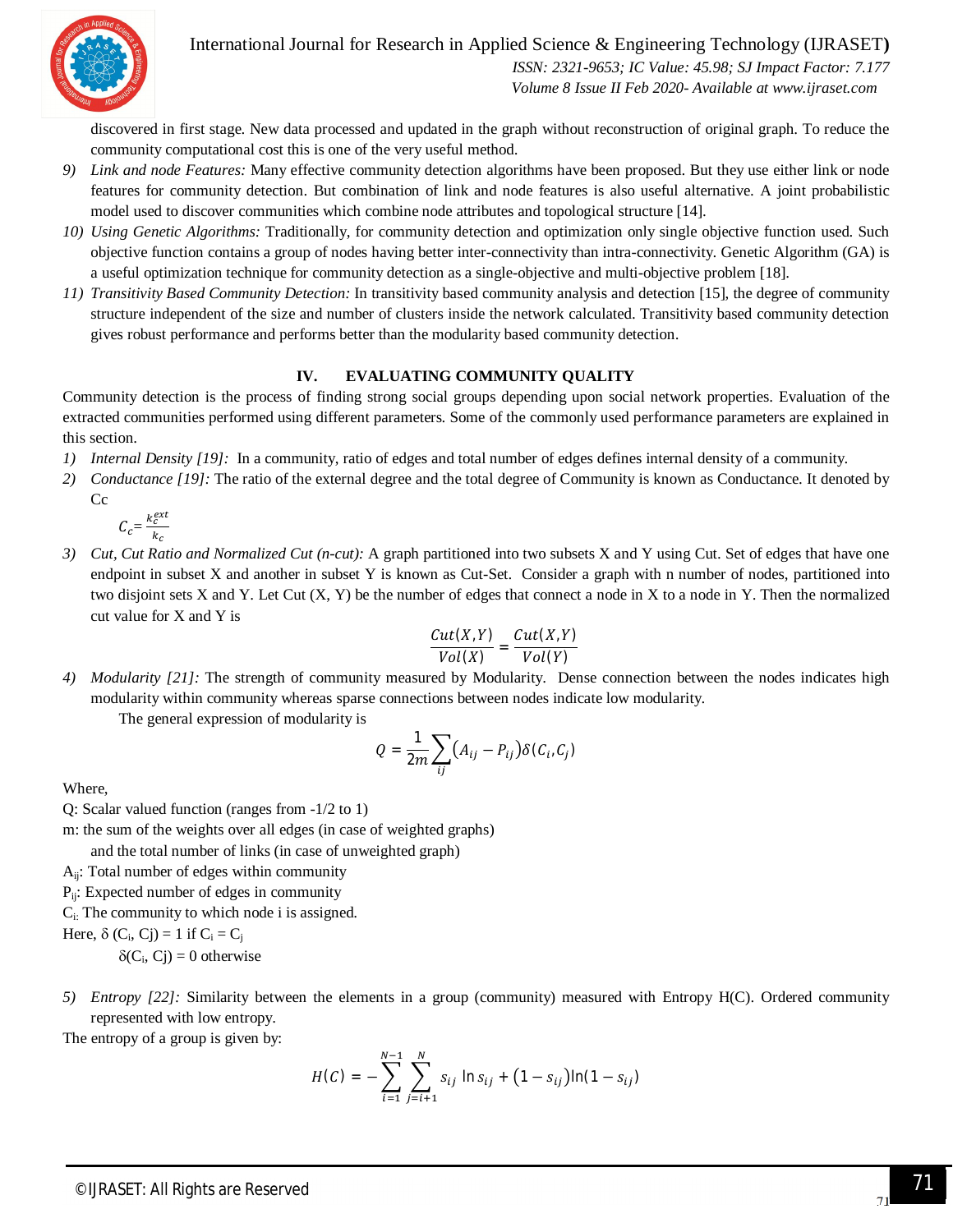

 *ISSN: 2321-9653; IC Value: 45.98; SJ Impact Factor: 7.177 Volume 8 Issue II Feb 2020- Available at www.ijraset.com*

Where,

Sij: Similarity measure between nodes i and j and  $\lim_{x\to 0} x \ln x = 0$ The overall quality of partition using Entropy is :

$$
H = \sum_{c_i \in p} H(C_i)
$$

*6) Normalized Mutual Information [NMI] [23]:* Normalized mutual information is normalization of mutual information. NMI results scales between 0 (no mutual information) and 1 (perfect correlation).

$$
NMI(Y, C) = \frac{2 * I(Y; C)}{[H(Y) + H(C)]}
$$

Where:

Y: Class label

C: Class label

H (.): Entropy

I(Y; C): Mutual information between Y and C

To measure quality of cluster NMI is used. To determine NMI, the class labels of the instances required. As it normalizes different clustering with different number of clusters measured and compared.

In social network analysis, data mining techniques successfully detects the communities but are mainly limited to the static perspective. With increase in use of internet and smart phones tremendous data generated as well as changed over the period of time that leads to need of dynamic social network analysis. In this focuses on current dynamic methods for community detection and detailed comparison is as shown in table 1.

| Algorithm            | Class                         | Time/Space               | Graph      | Performan  | Datasets used  | Features                                   |
|----------------------|-------------------------------|--------------------------|------------|------------|----------------|--------------------------------------------|
| Name/Year            |                               | complexity               | Input type | ce         |                |                                            |
|                      |                               |                          |            | measures   |                |                                            |
| LabelRankT           | Label                         | Space: $O(n)$            | $+d$       | Modularit  | 1.AS-Internet  | detection<br>Incremental<br>of             |
| /2013[24]            | Propagation                   | Time:O(m)                | $+w$       | y          | Router Graph   | evolving communities in large              |
|                      |                               |                          |            |            | 2.arXiv HEP-TH | scale<br>dynamic<br>networks               |
|                      |                               |                          |            |            |                | through label propagation                  |
| Incremental L-metric | Uses<br>current               |                          | $+d$       | Dynamic    | 1. Enron       | Considers both current and                 |
| community mining     | and<br>temporal               |                          | $-W$       | Modularit  |                | temporal data in the process of            |
| /2013 [25]           | information                   |                          |            | y          |                | mining                                     |
| Incremental<br>Batch | Community                     | $\overline{\phantom{a}}$ | $-d$       | Modularit  | Enron          | Process network changes in                 |
| technique            | detection                     |                          | $-W$       | y Running  |                | batches to update communities              |
| /2013[26]            |                               |                          |            | time       |                | in evolving networks                       |
| TASC-Tag             | <b>Based</b><br><sub>on</sub> | O(n)                     | $+d$       | Modularit  | Cantador,      | <i>&amp;latent</i><br>interactions<br>Tags |
| assignment<br>stream | locality-                     |                          | $-W$       | yNMI       | Brusilovsky,   | among users incorporated in                |
| clustering           | sensitive                     |                          |            |            | Kruflik        | method                                     |
| $/2014$ [27]         | hashing                       |                          |            |            |                |                                            |
| BasicDyn             | Greedy method                 | $O(log  n ^{*} m )$      | $-d$       | Modularit  | <b>DBLP</b>    | Based on a greedy modularity               |
| FastDyn              | that<br>uses                  |                          | $+w$       | y          | Facebook       | maximization static approach               |
| $/2015$ [28]         | backtracking                  |                          |            |            | Slashdot       | which stores the history of                |
|                      | Agglomeration                 |                          |            |            |                | merges in order to backtrack               |
| NGI (Node grained    | Node<br>grained               | $O(m*H)$                 | $-d$       | Modularit  | com-Amazon     | Update community structure by              |
| incremental          | network                       |                          | $-W$       | y          | $com-DBLP$     | analyzing the local topology of            |
| community            | community                     |                          |            | <b>NMI</b> | com-YouTube    | new node and utilizing some                |
| detection)           | detection                     |                          |            |            | com-LiveJoural | prior information as nodes are             |
| $/2016$ [29]         |                               |                          |            |            |                | added                                      |
| <b>iDBLINK</b>       | Link clustering               |                          | $-d$       | <b>NMI</b> | Amazon         | An incremental density based               |
| $/2016$ [30]         | for community                 |                          | $-W$       | Running    | <b>DBLP</b>    | link clustering method<br>for              |
|                      | detection                     |                          |            | time       |                | community<br>detection<br>in               |
|                      |                               |                          |            |            |                | dynamic networks                           |
|                      |                               |                          |            |            |                |                                            |

Table 1: Comparison of community detection methods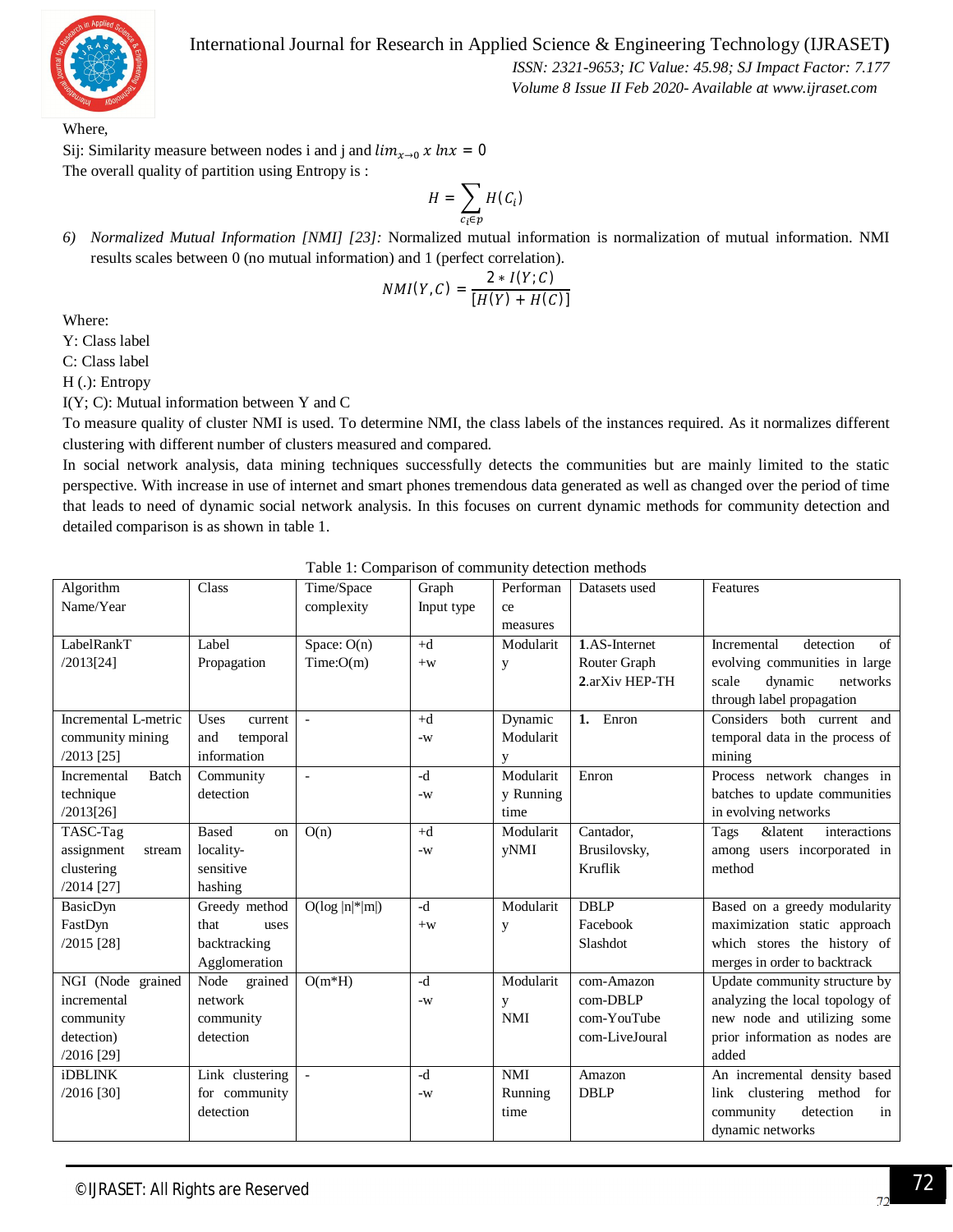

 *ISSN: 2321-9653; IC Value: 45.98; SJ Impact Factor: 7.177 Volume 8 Issue II Feb 2020- Available at www.ijraset.com*

| <b>PHARS</b>        | Subgraph and     | O(TlogT)  | $-d$ | Conducta   |                      | An method PHARS (pruning,       |
|---------------------|------------------|-----------|------|------------|----------------------|---------------------------------|
| $/2017$ [31]        | interval<br>time |           | $+w$ | nce        |                      | hash & refine) for local        |
|                     | detection w.r.t. |           |      | Pruning    |                      | temporal communities to detect  |
|                     | Conductance      |           |      | time       |                      | subgraph                        |
| <b>DyPrem</b>       | Local            | O(m)      | -d   | <b>NMI</b> |                      | Dynamic community detection     |
| /2018[32]           | community        |           | $-W$ | ARI        |                      | method which optimizes local    |
|                     | scoring metric   |           |      |            |                      | community scoring<br>metric     |
|                     | optimization     |           |      |            |                      | called Permanence               |
|                     | (Permanence)     |           |      |            |                      |                                 |
| <b>IDCE</b>         | Incremental      |           | $-d$ | <b>NMI</b> | 1.American college   | This method can detect both     |
| /2018[33]           | community        |           | W    |            | football             | disjoint<br>$\&$<br>overlapping |
|                     | in<br>finding    |           |      |            | 2.Dolphin<br>social  | communities simultaneously in   |
|                     | distributed      |           |      |            | network              | dynamic distributed network     |
|                     | evolving         |           |      |            | 3. Books about US    |                                 |
|                     | network using    |           |      |            | politics             |                                 |
|                     | parallel method  |           |      |            | 4. Arxiv<br>general  |                                 |
|                     |                  |           |      |            | relativity           |                                 |
|                     |                  |           |      |            | 5. Arxiv high energy |                                 |
|                     |                  |           |      |            | physics theory       |                                 |
|                     |                  |           |      |            | 6.Enron              |                                 |
| Incremental         | Based on local   | $O(Kn^2)$ | -d   | Modularit  | Enron                | This approach detects initial   |
| community miner for | information      |           | $-W$ | y          | HEP-PH               | cores in the communities of     |
| dynamic             |                  |           |      | <b>NMI</b> | Face book            | previous snapshots to detect    |
| networks[34]        |                  |           |      | Harmonic   | LFR-I                | communities in current state    |
|                     |                  |           |      | mean       | $LFR-II$             |                                 |

Where,

- 
- n: # of nodes -w: Unweighted
- m: # of edges <br>  $\bullet$  H: Average degree of all vertices
	- +d: Directed K: Average degree of each node
- -d: Undirected NMI: Normalized mutual information
- 
- +w: Weighted ARI: Adjusted random index

Incremental L-metric community mining[25]

## **V. APPLICATIONS AND RESEARCH OPPORTUNITIES**

With the rapid growth of social networks, community plays a vital role in various applications. Community detection and analysis applications includes Visualizing and navigating huge networks, Website mirror server assignment, Social network role detection, Recommendation system, Graph coarsening and summarization, Network hierarchy inference, functional model in biological networks, Link prediction, Viral marketing etc.

Community analysis has different aspects and used with different parameters and methods. The research on community analysis has different challenges like- in enormous networks, need of effective identification and use of community, evaluation and visualization of communities. With the rapid growth of the networks, evaluation of communities and extracting required information from the same is a challenging task. Identifying the performance parameters used in different types of social network applications and to improve scalability of existing techniques to adapt to the large scale networks is needed.

# **VI. CONCLUSION**

This paper deals with social network analysis in terms of community detection. Social network types and various community types are discussed in the paper. In addition, various community detection methods with its performance measures are discussed. Community detection and analysis is one of the widely extended and important areas in social network analysis. Many algorithm and methods work upon community detection, some of the community detection methods are compared with different parameters. This work also depicts the applications and research opportunities in this area.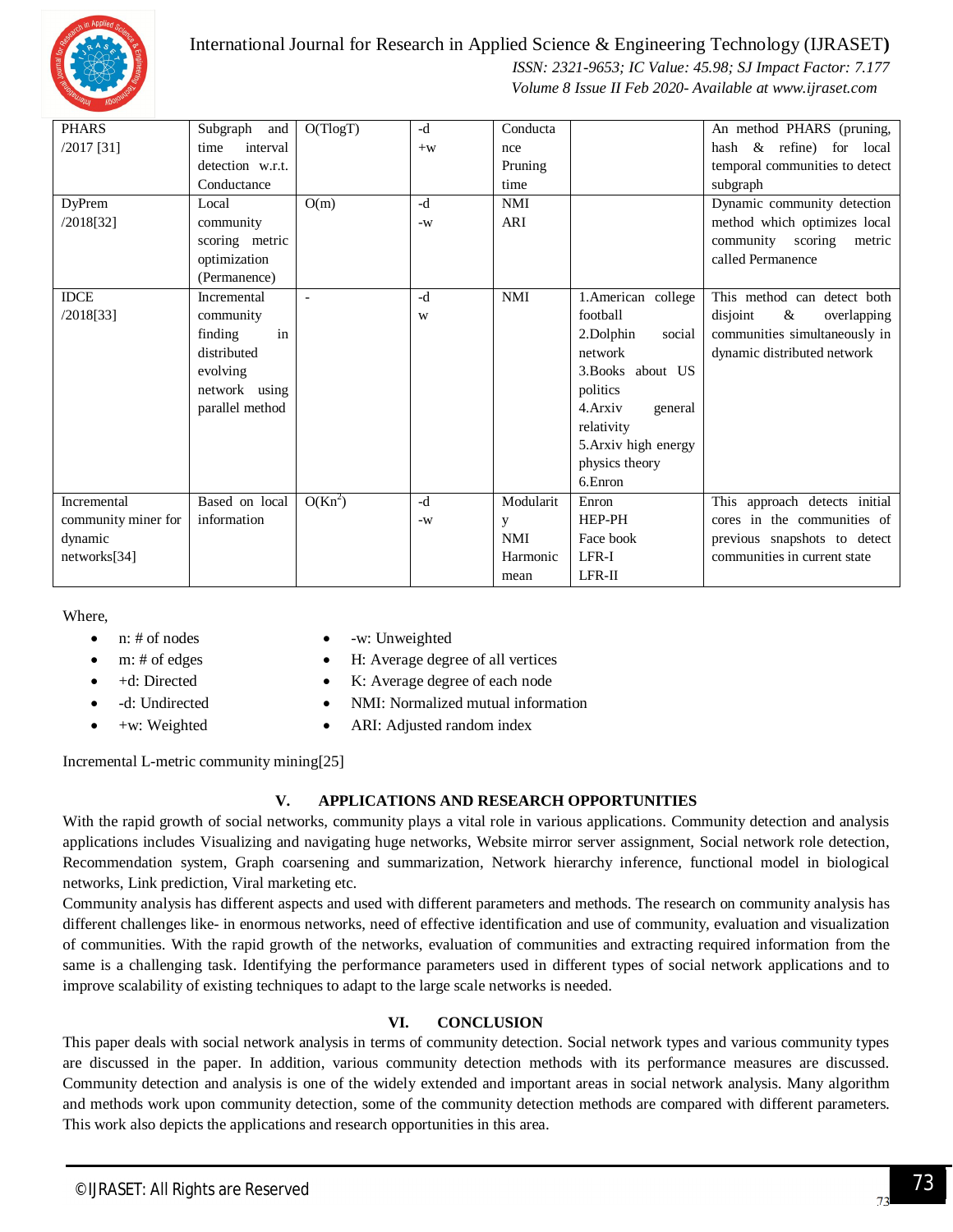

 *ISSN: 2321-9653; IC Value: 45.98; SJ Impact Factor: 7.177*

 *Volume 8 Issue II Feb 2020- Available at www.ijraset.com*

#### **REFERENCE**

- [1] Lei Tang and Huan Liu. "Graph Mining Applications to Social Network Analysis", Springer Science and Business Media, LLC 2010.
- [2] Fragkiskos D. Malliarosa, Michalis Vazirgiannisa,b "Clustering and Community Detection in Directed Networks: A Survey", Accepted Author Manuscript, Physics Reports August 6, 2013.
- [3] The Anh Dang, Emmanuel Viennet "Community Detection based on Structural and Attribute Similarities", IARIA, 2012. ISBN: 978-1-61208-176-2.
- [4] Maryam pourkazemi, Mohammadreza Keyvanpour "A survey on community detection methods based on the nature of social networks", 3rd International Conference on Computer and Knowledge Engineering (ICCKE 2013), October 31 & November 1, 2013, Ferdowsi University of Mashhad.
- [5] Bapuji Rao, Anirban Mitra , "A New Approach for Detection of Common Communities in a Social Network using Graph Mining Techniques", 2014 IEEE.
- [6] Lian Duan , Willian Nick Street , Yanchi Liu , Haibing Lu, Community detection in graphs through correlation, Proceedings of the 20th ACM SIGKDD international conference on Knowledge discovery and data mining, August 24-27, 2014, New York, New York, USA [doi 10.1145/2623330.2623629]
- [7] Arnau Prat-Pérez , David Dominguez-Sal , Josep-Lluis Larriba-Pey, High quality, scalable and parallel community detection for large real graphs, Proceedings of the 23rd international conference on World wide web, April 07-11, 2014, Seoul, Korea [doi 10.1145/2566486.2568010]
- [8] Belak, V., Karnstedt, M. and Hayes, C. (2011), 'Life-cycles and mutual effects of scientific communities', Procedia Social and Behavioral Sciences
- [9] Karnstedt, M., & Hayes, C. (2009). Towards cross-community effects in scientific communities. In KDML'09. (pp. 52-55).
- [10] Zi Yang , Jie Tang , Juanzi Li , Wenjun Yang, Social Community Analysis via a Factor Graph Model, IEEE Intelligent Systems, v.26 n.3, p.58-65, May 2011 [doi 10.1109/MIS.2010.55]
- [11] G. Qi, C. Aggarwal, T. Huang. Community Detection with Edge Content in Social Media Networks, ICDE Conference, 2012.
- [12] Jie Chen , Yousef Saad, Dense Subgraph Extraction with Application to Community Detection, IEEE Transactions on Knowledge and Data Engineering, v.24 n.7, p.1216-1230, July 2012 doi 10.1109/TKDE.2010.271
- [13] Rozenshtein P, Tatti N, Gionis A (2014) Discovering dynamic communities in interaction networks. In: Calders T, Esposito F, Hüllermeier E, Meo R (eds) Machine learning and knowledge discovery in databases, vol 8725., Lecture notes in computer scienceSpringer, Berlin, pp 678–693
- [14] F. Zhang et al., "Community detection based on links and node features in social networks," in Proceeding of the MultiMedia Modeling: 21st International Conference, Part I, I. He and T., Eds., pp. 418–429, Springer International Publishing, Switzerland, 2015.
- [15] M Aghagolzadeh, H Radha, Transitivity based community analysis and detection, 2013 IEEE Global Conference on Signal and Information Processing, DOI: 10.1109/GlobalSIP.2013.6736909
- [16] Hao, F.; Min, G.; Pei, Z.; Park, D.S.; Yang, L.T. K-clique communities detection in social networks based on formal concept analysis. IEEE Syst. J. 2015, 99, 1–10, doi:10.1109/JSYST.2015.2433294.
- [17] Falkowski, T., Barth, A., & Spiliopoulou, M. (2008). Studying community dynamics with an incremental graph mining algorithm. In Proceedings of the 14th Americas Conference on Information Systems AMCIS 08.
- [18] Shang, R.; Bai, J.; Jiao, L.; Jin, C. Community detection based on modularity and an improved genetic algorithm. Phys. A Stat. Mech. Appl. 2013, 392, 1215– 1231.
- [19] Fortunato, S., and Hric, D. 2016. Community detection in networks: A user guide. arXiv preprint arXiv:1608.00163
- [20] Jure Leskovec, California, Anand Rajaraman, Jeffrey David Ullman, Stanford University, California, Mining Social network graph, Chapter 10 (2014) Publisher: Cambridge University Press DOI: https://doi.org/10.1017/CBO9781139924801.011 pp 325-383
- [21] M. Girvan and M. E. J. Newman, Community structure in social and biological networks, Proc. Natl. Acad. Sci. USA, 99 (2002), pp. 8271–8276.
- [22] Cruz,J.D., Bothorel, C., Poulet, F. "Entropy based community detection in augmented social networks.", Computational Aspects of Social Networks (CASoN 2011),pp. 163-168 (2011)
- [23] Lancichinetti A, Fortunato S, Kertész J (2009) Detecting the overlapping and hierarchical community structure in complex networks. New J Phys 11: 033015.
- [24] J. Xie, M. Chen, B. K. Szymanski, LabelRankT: Incremental Community Detection in Dynamic Networks via Label Propagation, in: Proc. Workshop on Dynamic Networks Management and Mining, DyNetMM '13, ACM, New York, NY, USA, 2013, pp. 25–32.
- [25] W. H. Chong, L. N. Teow, An incremental batch technique for community detection in: Information Fusion (FUSION) 2013 16th International Conference on, pp. 750-757, 2013.
- [26] Mansoureh Takaffoli , Reihaneh Rabbany , Osmar R. Zaïane, Incremental local community identification in dynamic social networks, Proceedings of the 2013 IEEE/ACM International Conference on Advances in Social Networks Analysis and Mining, August 25-28, 2013, Niagara, Ontario, Canada [doi 10.1145/2492517.2492633]
- [27] Wu, Z., & Zou, M. (2014). An incremental community detection method for social tagging systems using locality-sensitive hashing. Neural Networks, 58, 14– 28. doi:10.1016/j.neunet.2014.05.019.
- [28] Anita Zakrzewska,and David A. Bader, Fast Incremental Community Detection on Dynamic Graphs, PAM 2015, Part I, LNCS 9573, pp. 207–217, 2016.DOI: 10.1007/978-3-319-32149-320
- [29] Yin, S., et al. "Node-grained incremental community detection for streaming networks." IEEE 28<sup>th</sup> International Conference on Tools with Artificial Intelligence, pp.585-592. IEEE(2016)
- [30] F. Meng, F. Zhang, M. Zhu, Y. Xing, Z. Wang, and J. Shi, "Incremental Density-Based Link Clustering Algorithm for Community Detection in Dynamic Networks," Mathematical Problems in Engineering, vol. 2016, p. 11, 2016.
- [31] Daniel J DiTursi, Gaurav Ghosh, and Petko Bogdanov 2017. " Local Community Detection in Dynamic Networks." In Proceedings of the IEEE International Conference on Data Mining (ICDM), New Orleans, USA
- [32] P. Agarwal, R. Verma, A. Agarwal, and T. Chakraborty, "Dyperm: Maximizing permanence for dynamic community detection," CoRR, vol. abs/1802.04593, 2018.
- [33] Nath, KeshabRoy, Swarup, " An Incremental Parallel Approach for Finding Communities in Evolving Networks", Journal of Computational and Theoretical Nanoscience, Volume oham15, Numbers 6-7, June 2018,pp2454-2460(7)
- [34] Mohammad Ali Tabarzad, Ali Hamzeh, "Incremental community miner for dynamic networks", Applied Intelligence, October 2018, Volume 48, Issue 10, pp 3372–3393